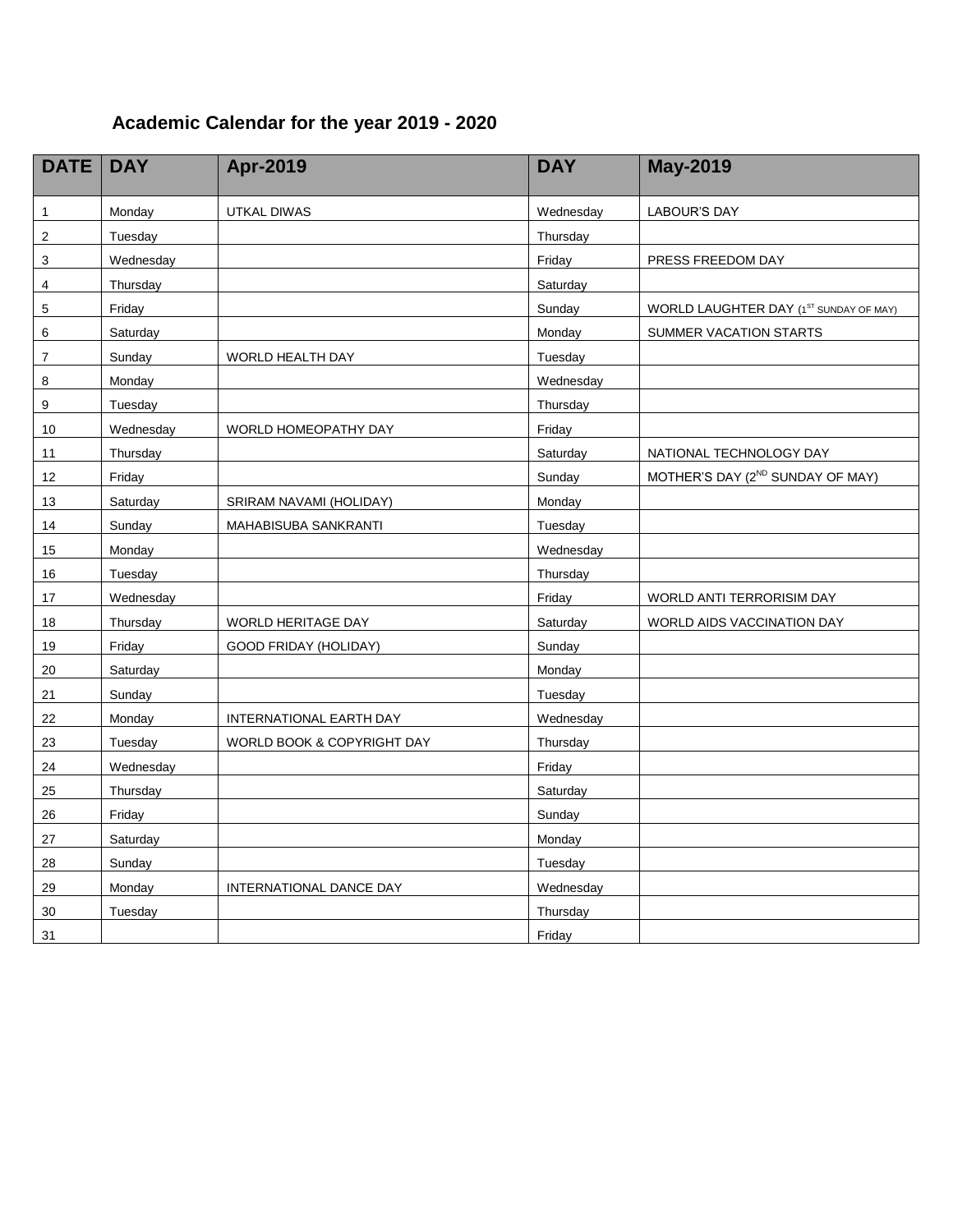| <b>DATE</b>             | <b>DAY</b> | <b>Jun-2019</b>                      | <b>DAY</b> | <b>Jul-2019</b>                                       |
|-------------------------|------------|--------------------------------------|------------|-------------------------------------------------------|
| $\mathbf{1}$            | Saturday   |                                      | Monday     | <b>DOCTOR'S DAY</b>                                   |
| $\overline{\mathbf{c}}$ | Sunday     |                                      | Tuesday    |                                                       |
| 3                       | Monday     |                                      | Wednesday  |                                                       |
| 4                       | Tuesday    |                                      | Thursday   | RATHA YATRA (HOLIDAY)                                 |
| 5                       | Wednesday  | WORLD ENVIRONMENT DAY                | Friday     | BIRTH ANNIVERSARY OF ABAKASH PATI<br>(FOUNDER OF SPS) |
| 6                       | Thursday   |                                      | Saturday   |                                                       |
| 7                       | Friday     |                                      | Sunday     |                                                       |
| 8                       | Saturday   | WORLD OCEAN DAY                      | Monday     |                                                       |
| 9                       | Sunday     |                                      | Tuesday    |                                                       |
| 10                      | Monday     |                                      | Wednesday  |                                                       |
| 11                      | Tuesday    |                                      | Thursday   | <b>WORLD POPULATION DAY</b>                           |
| 12                      | Wednesday  |                                      | Friday     | BAHUDA YATRA (HOLIDAY)                                |
| 13                      | Thursday   |                                      | Saturday   |                                                       |
| 14                      | Friday     | RAJA (HOLIDAY)                       | Sunday     |                                                       |
| 15                      | Saturday   | RAJA SANKRANTI (HOLIDAY)             | Monday     |                                                       |
| 16                      | Sunday     | FATHER'S DAY (3rd SUNDAY OF JUNE)    | Tuesday    |                                                       |
| 17                      | Monday     |                                      | Wednesday  |                                                       |
| 18                      | Tuesday    |                                      | Thursday   |                                                       |
| 19                      | Wednesday  | LAST DAY OF SUMMER VACATION          | Friday     |                                                       |
| 20                      | Thursday   | SCHOOL REOPENS AFTER SUMMER VACATION | Saturday   |                                                       |
| 21                      | Friday     | INTERNATIONAL YOGA DAY               | Sunday     |                                                       |
| 22                      | Saturday   |                                      | Monday     |                                                       |
| 23                      | Sunday     |                                      | Tuesday    | PERIODIC TEST TERM I                                  |
| 24                      | Monday     |                                      | Wednesday  | PERIODIC TEST TERM I                                  |
| 25                      | Tuesday    |                                      | Thursday   | PERIODIC TEST TERM I                                  |
| 26                      | Wednesday  |                                      | Friday     | PERIODIC TEST TERM I                                  |
| 27                      | Thursday   |                                      | Saturday   |                                                       |
| 28                      | Friday     |                                      | Sunday     | WORLD NATURE CONSERVATION DAY                         |
| 29                      | Saturday   |                                      | Monday     | PERIODIC TEST TERM I                                  |
| 30                      | Sunday     |                                      | Tuesday    | PERIODIC TEST TERM I                                  |
| 31                      |            |                                      | Wednesday  | PERIODIC TEST TERM I                                  |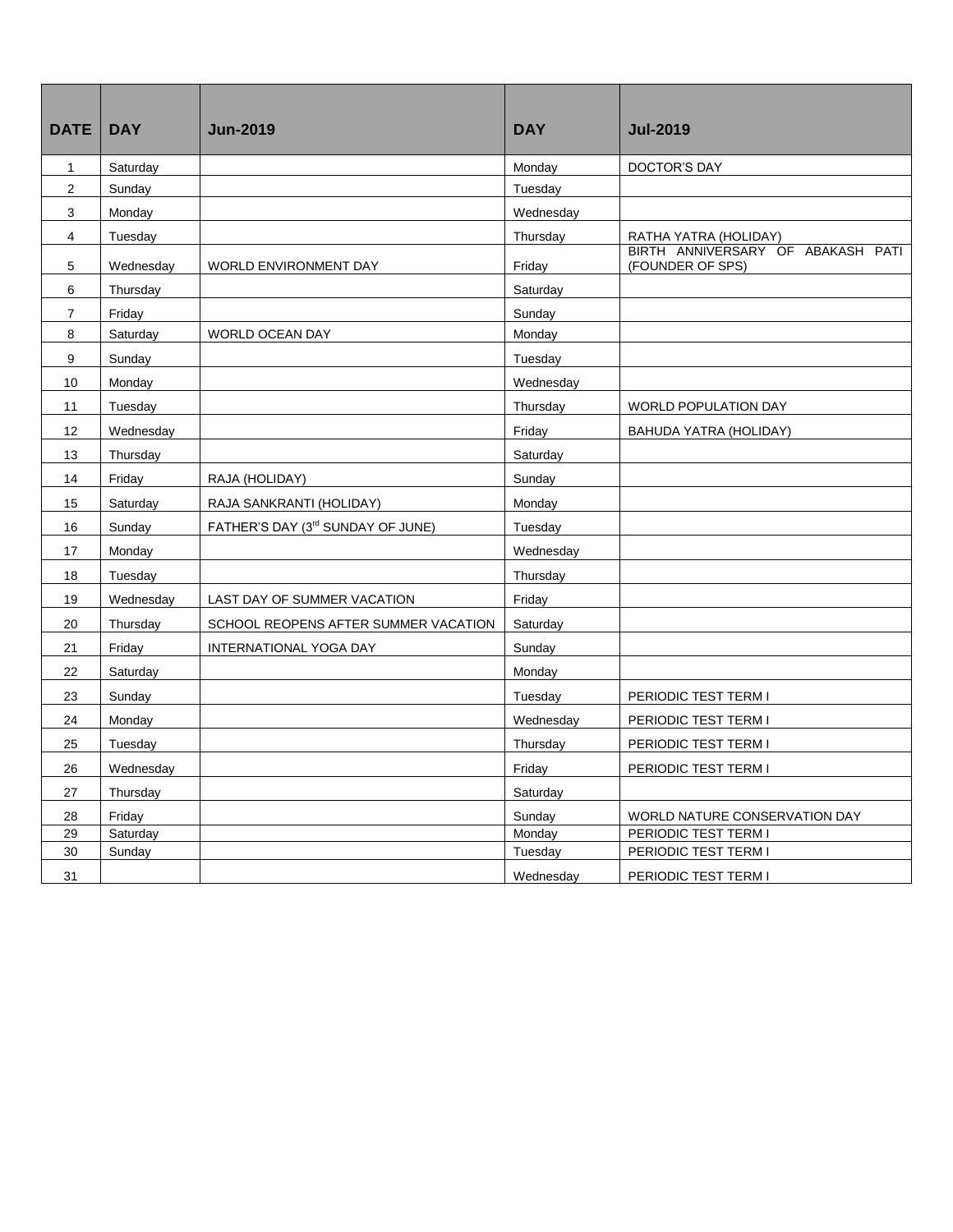| <b>DATE</b>     | <b>DAY</b> | Aug-2019                                             | <b>DAY</b> | <b>Sep-2019</b>                                   |
|-----------------|------------|------------------------------------------------------|------------|---------------------------------------------------|
| $\mathbf{1}$    | Thursday   |                                                      | Sunday     | <b>GANESH CHATURTHI OBSERVATION</b><br><b>DAY</b> |
| $\overline{2}$  | Friday     |                                                      | Monday     | NUA KHAI (HOLIDAY)                                |
| 3               | Saturday   |                                                      | Tuesday    |                                                   |
| 4               | Sunday     | FRIENDSHIP DAY (1 <sup>ST</sup> SUNDAY OF<br>AUGUST) | Wednesday  |                                                   |
| 5               | Monday     |                                                      | Thursday   | <b>TEACHER'S DAY</b>                              |
| 6               | Tuesday    | <b>HEROSIMA DAY</b>                                  | Friday     |                                                   |
| $\overline{7}$  | Wednesday  |                                                      | Saturday   |                                                   |
| 8               | Thursday   |                                                      | Sunday     | INTERNATIONAL LETERACY DAY                        |
| 9               | Friday     | <b>QUIT INDIA DAY</b>                                | Monday     |                                                   |
| 10              | Saturday   |                                                      | Tuesday    | MUHARRUM (HOLIDAY)                                |
| 11              | Sunday     | NATIONAL DAUGTHER'S DAY                              | Wednesday  |                                                   |
| 12              | Monday     | ID-UL-ZUHA (HOLIDAY)                                 | Thursday   |                                                   |
| $\overline{13}$ | Tuesday    | ORGAN DONATION DAY                                   | Friday     |                                                   |
| 14              | Wednesday  |                                                      | Saturday   | <b>HINDI DIWAS</b>                                |
| 15              | Thursday   | INDEPENDENCE DAY                                     | Sunday     | <b>ENGINEER'S DAY</b>                             |
| 16              | Friday     |                                                      | Monday     | WORLD OZONE DAY                                   |
| 17              | Saturday   |                                                      | Tuesday    |                                                   |
| 18              | Sunday     |                                                      | Wednesday  | HALF YEARLY EXAM                                  |
| 19              | Monday     |                                                      | Thursday   |                                                   |
| 20              | Tuesday    |                                                      | Friday     | HALF YEARLY EXAM                                  |
| 21              | Wednesday  | WORLD SENIOR CITIZEN'S DAY                           | Saturday   | HALF YEARLY EXAM                                  |
| $\overline{22}$ | Thursday   |                                                      | Sunday     |                                                   |
| 23              | Friday     | JANMASTAMI (HOLIDAY)                                 | Monday     | HALF YEARLY EXAM                                  |
| 24              | Saturday   |                                                      | Tuesday    |                                                   |
| 25              | Sunday     |                                                      | Wednesday  | HALF YEARLY EXAM                                  |
| 26              | Monday     |                                                      | Thursday   |                                                   |
| 27              | Tuesday    |                                                      | Friday     | HALF YEARLY EXAM                                  |
| 28              | Wednesday  |                                                      | Saturday   | MAHALAYA (HOLIDAY)                                |
| 29              | Thursday   | NATIONAL SPORTS DAY                                  | Sunday     | WORLD HEART DAY                                   |
| 30              | Friday     |                                                      | Monday     | HALF YEARLY EXAM                                  |
| 31              | Saturday   |                                                      |            |                                                   |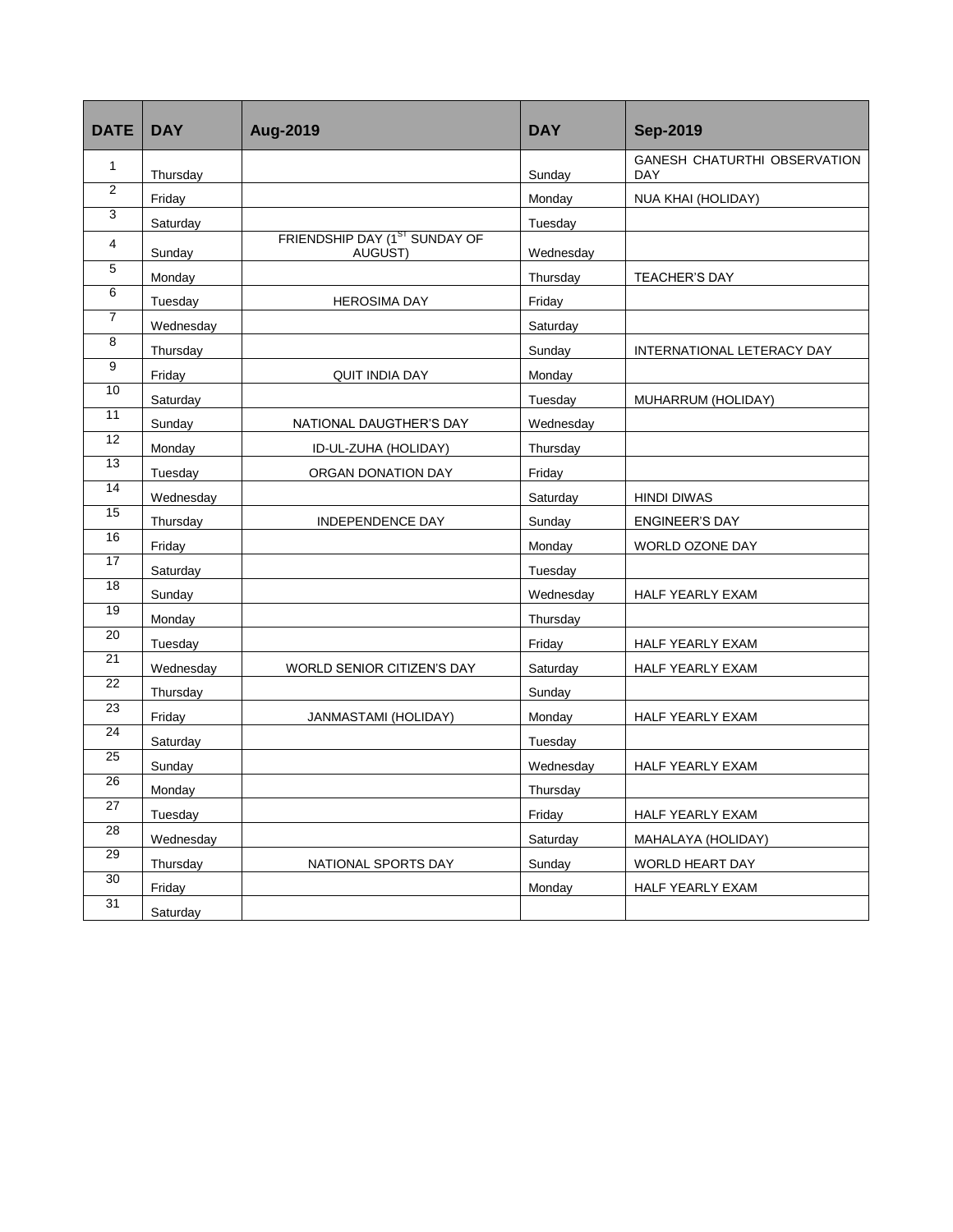| <b>DATE</b>    | <b>DAY</b> | OCTOBER-2019                                                                    | <b>DAY</b> | NOVEMBER-2019                 |
|----------------|------------|---------------------------------------------------------------------------------|------------|-------------------------------|
| 1              | Tuesday    |                                                                                 | Friday     |                               |
| $\sqrt{2}$     | Wednesday  | <b>GANDHI JAYANTI (OBSERVATION)</b>                                             | Saturday   |                               |
| 3              | Thursday   |                                                                                 | Sunday     |                               |
| 4              | Friday     | DASSAHARA VACCATION STARTS                                                      | Monday     |                               |
| 5              | Saturday   |                                                                                 | Tuesday    | NATIONAL AYURVEDA DAY         |
| 6              | Sunday     |                                                                                 | Wednesday  |                               |
| $\overline{7}$ | Monday     |                                                                                 | Thursday   | NATIONAL CANCER AWARENESS DAY |
| 8              | Tuesday    | INDIAN AIR-FORCE DAY                                                            | Friday     |                               |
| 9              | Wednesday  | WORLD POST OFFICE DAY                                                           | Saturday   |                               |
| 10             | Thursday   |                                                                                 | Sunday     |                               |
| 11             | Friday     |                                                                                 | Monday     | <b>BADA USHA (HOLIDAY)</b>    |
| 12             | Saturday   |                                                                                 | Tuesday    | KARTIK PURNIMA (HOLIDAY)      |
| 13             | Sunday     |                                                                                 | Wednesday  |                               |
| 14             | Monday     | DUSSEHERA VACATION ENDS                                                         | Thursday   | CHILDREN'S DAY CELEBRATION    |
| 15             | Tuesday    | <b>SCHOOL</b><br><b>REOPENS</b><br>AFTER<br><b>DUSSEHERA</b><br><b>VACATION</b> | Friday     |                               |
| 16             | Wednesday  | WORLD FOOD DAY                                                                  | Saturday   |                               |
| 17             | Thursday   |                                                                                 | Sunday     |                               |
| 18             | Friday     |                                                                                 | Monday     |                               |
| 19             | Saturday   |                                                                                 | Tuesday    |                               |
| 20             | Sunday     |                                                                                 | Wednesday  | PRATHAMASTAMI (HOLIDAY)       |
| 21             | Monday     |                                                                                 | Thursday   |                               |
| 22             | Tuesday    |                                                                                 | Friday     |                               |
| 23             | Wednesday  |                                                                                 | Saturday   |                               |
| 24             | Thursday   | UNITED NATION'S DAY                                                             | Sunday     |                               |
| 25             | Friday     |                                                                                 | Monday     |                               |
| 26             | Saturday   |                                                                                 | Tuesday    |                               |
| $27\,$         | Sunday     |                                                                                 | Wednesday  |                               |
| 28             | Monday     |                                                                                 | Thursday   |                               |
| 29             | Tuesday    |                                                                                 | Friday     |                               |
| $30\,$         | Wednesday  |                                                                                 | Saturday   |                               |
| 31             | Thursday   | <b>HALLOWEEN DAY</b>                                                            |            |                               |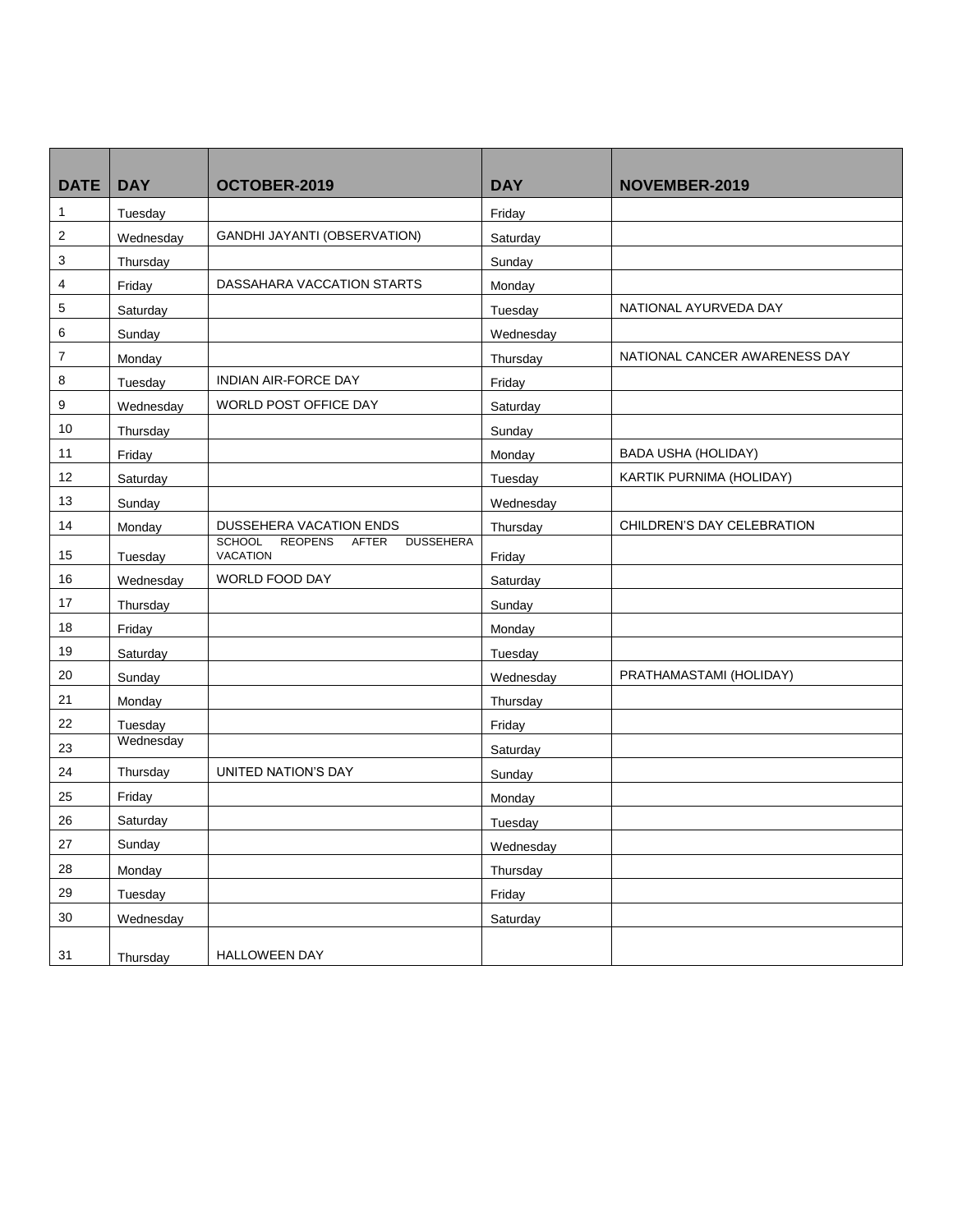| <b>DATE</b>    | <b>DAY</b> | DECEMBER-2019                                         | <b>DAY</b> | <b>JANUARY-2020</b>                                                                  |
|----------------|------------|-------------------------------------------------------|------------|--------------------------------------------------------------------------------------|
| $\mathbf{1}$   | Sunday     | World AIDs Day                                        | Wednesday  | NEW YEARS DAY (HOLIDAY)                                                              |
| $\overline{2}$ | Monday     | NATIONAL POLUTION CONTROL DAY                         | Thursday   | <b>RE-OPENS</b><br><b>SCHOOL</b><br><b>AFTER</b><br><b>WINTER</b><br><b>VACATION</b> |
| 3              | Tuesday    | WORLD HANDICAPPED DAY                                 | Friday     |                                                                                      |
| 4              | Wednesday  | Indian Navy Day                                       | Saturday   |                                                                                      |
| 5              | Thursday   |                                                       | Sunday     |                                                                                      |
| 6              | Friday     |                                                       | Monday     |                                                                                      |
| $\overline{7}$ | Saturday   | <b>INDIAN ARMED FORCES FLAG DAY</b>                   | Tuesday    |                                                                                      |
| 8              | Sunday     |                                                       | Wednesday  |                                                                                      |
| 9              | Monday     |                                                       | Thursday   |                                                                                      |
| 10             | Tuesday    | Human Rights Day                                      | Friday     | <b>WORLD LAUGHTER DAY</b>                                                            |
| 11             | Wednesday  |                                                       | Saturday   |                                                                                      |
| 12             | Thursday   |                                                       | Sunday     | NATIONAL YOUTH DAY,<br>SWAMI VIVEKANANDA JAYANTI                                     |
| 13             | Friday     |                                                       | Monday     |                                                                                      |
| 14             | Saturday   | WORLD ENERGY CONSERVATION DAY                         | Tuesday    |                                                                                      |
| 15             | Sunday     |                                                       | Wednesday  | MAKAR SANKRANTI (HOLIDAY)                                                            |
| 16             | Monday     | PERIODIC TEST TERMI II                                | Thursday   |                                                                                      |
| 17             | Tuesday    | PERIODIC TEST TERMI II                                | Friday     |                                                                                      |
| 18             | Wednesday  | PERIODIC TEST TERMI II                                | Saturday   |                                                                                      |
| 19             | Thursday   | PERIODIC TEST TERMI II                                | Sunday     |                                                                                      |
| 20             | Friday     | PERIODIC TEST TERMI II                                | Monday     |                                                                                      |
| 21             | Saturday   |                                                       | Tuesday    |                                                                                      |
| 22             | Sunday     | NATIONAL MATHEMATICS DAY                              | Wednesday  |                                                                                      |
| 23             | Monday     | PERIODIC TEST TERMI II                                | Thursday   | NETAJI JAYANTI (OBSERVATION)                                                         |
| 24             | Tuesday    | PERIODIC TEST TERMI II<br>NATIONAL CONSUMERS DAY      | Friday     |                                                                                      |
| 25             | Wednesday  | X-MAS DAY (HOLIDAY)-<br><b>WINTER VACATION STARTS</b> | Saturday   | NATIONAL VOTER'S DAY,<br>NATIONAL GIRL CHILD DAY                                     |
| 26             | Thursday   |                                                       | Sunday     | <b>REPUBLIC DAY</b>                                                                  |
| 27             | Friday     |                                                       | Monday     |                                                                                      |
| 28             | Saturday   |                                                       | Tuesday    |                                                                                      |
| 29             | Sunday     |                                                       | Wednesday  |                                                                                      |
| 30             | Monday     |                                                       | Thursday   | MARTYR'S DAY, BASANT PANCHAMI                                                        |
| 31             | Tuesday    |                                                       | Friday     |                                                                                      |